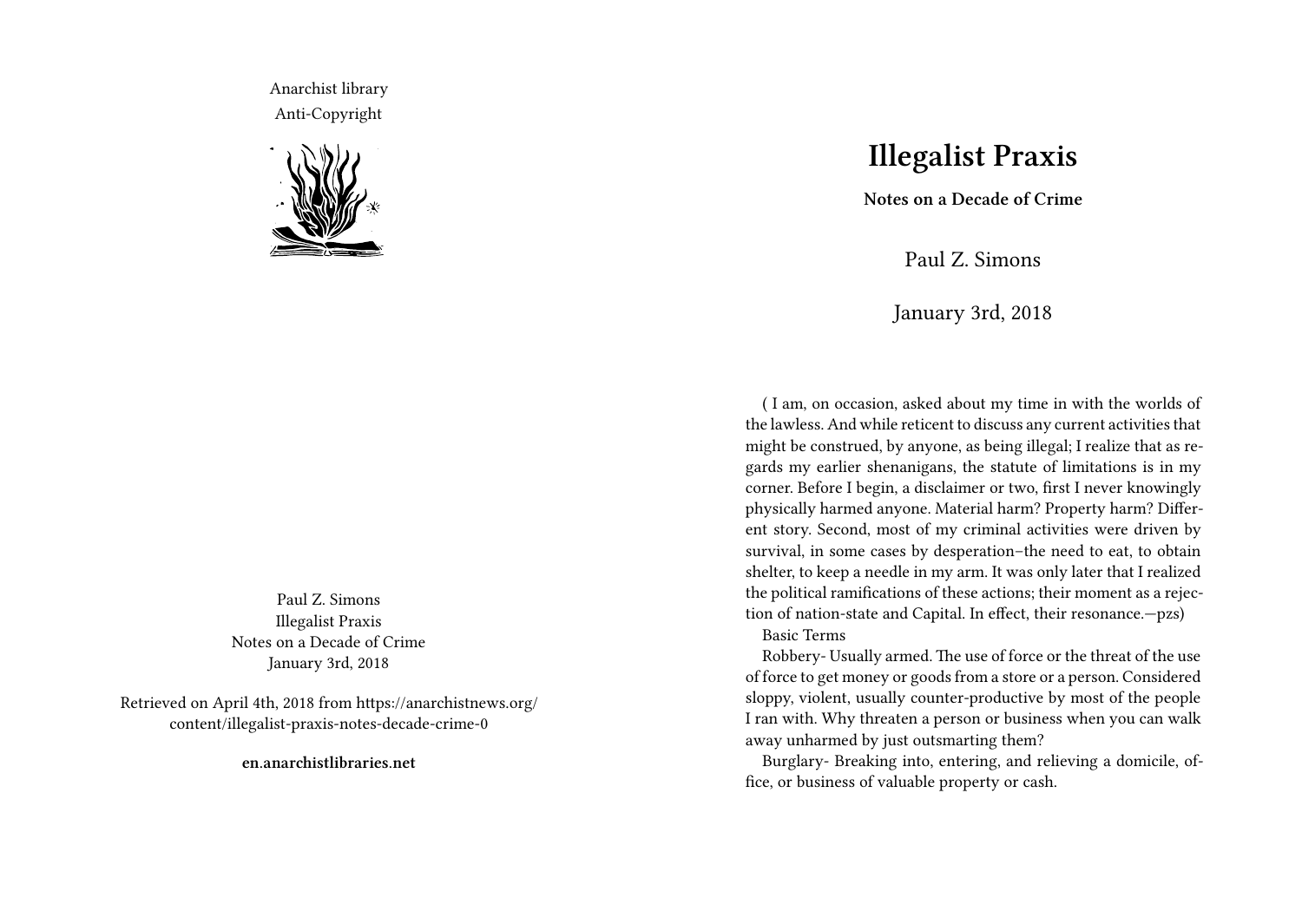Burn and Return- Shoplifting valuable goods from a store and then returning them for a cash refund. The vast majority of my crime-time fits into this category.

Shoplifting- Relieving a store or business of property (during business hours). Child's play–dangerous and stupid—would you trade a candy bar for a pair of handcuffs?

A quick philosophical footnote, money taken in crime is far sweeter than money earned. The fact that one relies on oneself, or a group, to outthink, outsmart and outbrave some stupid boss and his security precautions turns ill-gotten gains into reward beyond compare. Plus, the hours, while short and nerve wracking, are never boring.

Oddly, one of the best ways to begin a burglary is by getting a job in the store you plan to hit. In general places that have loads of cash, that deal with deposits in a lazy fashion, and that trust you just enough to let you know that the burglary alarms are," just for show." After a week or two of drudgery, you're ready. The neighborhood is dead quiet at night, there are rear entrances that haven't been used in years, and hopefully those entrances have windows. Timing is key and I recommend between 3 and 4 in the morning on a Monday, Tuesday or Wednesday. The cops are all changing out shifts, the security guards (if any) are drinking coffee somewhere trying to stay awake, and the neighbors are all tucked in their beds. Windows can be easily removed by breaking through the glass with a cloth wrapped hammer and steel bars can be separated using a tire jack. If the back is lit by floodlights unscrew them. For windows placed high, use a car as a boost to reach them. A quick dash into the establishment—to exactly the place where you know the days cash receipts are hid—and out. A peek in the rear view mirror to make sure you you're clean—and gone. Like it never happened. The rewards from burglaries can be surprising, in one short twenty minute stint I walked off with almost \$5,000. They can also be disheartening, one burglary took almost an hour and netted less than \$300—but that was the exception.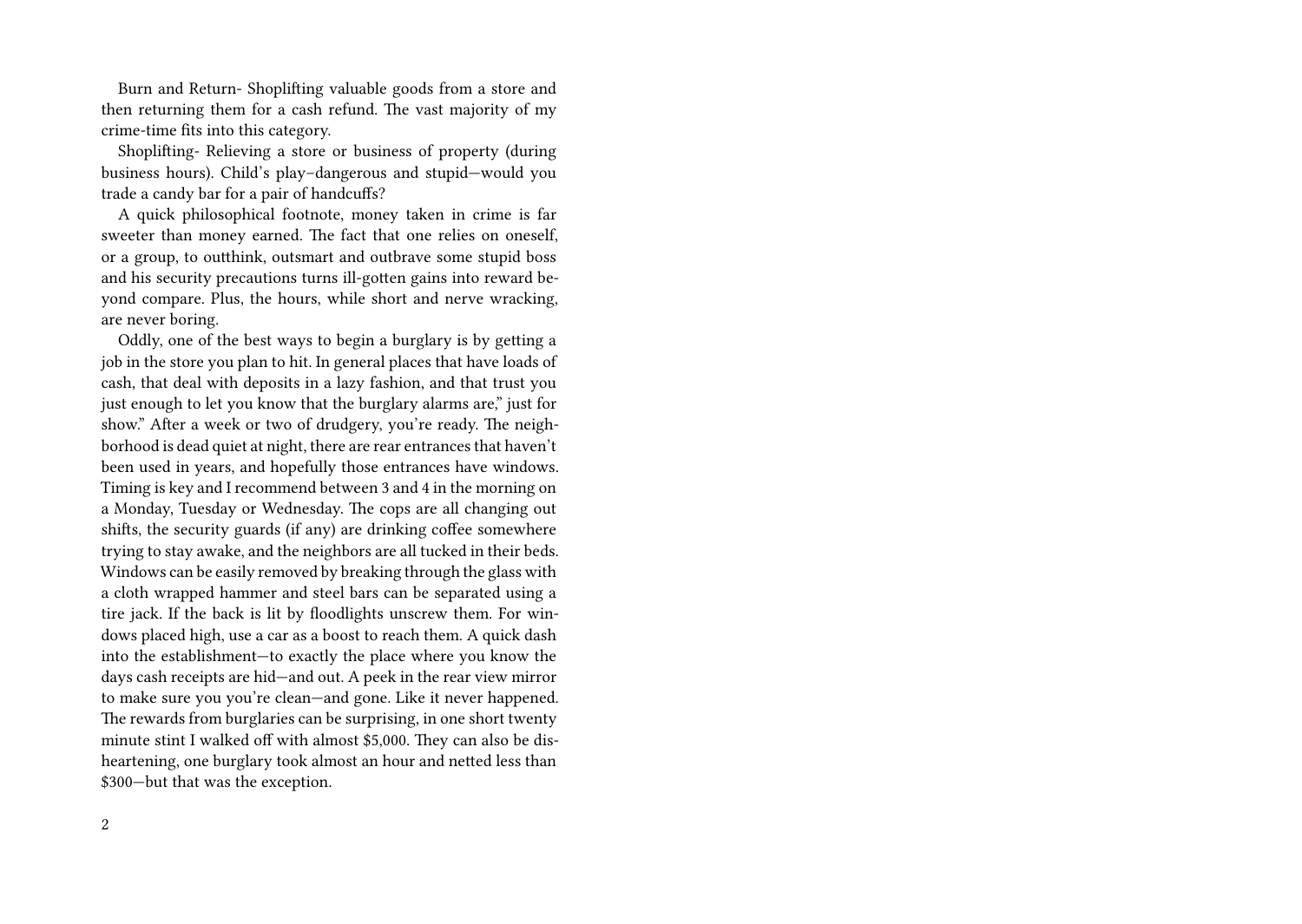The Burn and Return is a form of crime unique to that bastion of suburban capitalism, the Box Store. In general Box Stores need to appeal to the suburban dweller who fancies him or herself a do-ityour-self type. Therefore their return policies are insanely lax—for the time when Joe Suburb buys an 80 watt fuse when a 40 watt was needed. Further, they usually require no sales receipt, and will dole out up to \$100 so long as person hasn't had a return in the previous week. As a friend of mine often commented, "Home Depot is the junkies ATM." How it goes is this—you saunter through a Box Store looking like a normal customer, pocket something worth about a hundred dollars and exit stage left. Drive to yet another Box Store of the same brand and return the thing. Trick is they will always look at your ID, likely a driver license to make sure that you haven't been returning goods at a freakishly rapid pace. Luckily, in the state I was living when these nefarious goings on occurred, the drivers license number was easily changed with a red felt-tip pen, some cigarette ash and a heart of pure forgery. As an example my driver's license number included three "8's" and these were easily changed to "6's" or "3's." I therefore had a whole universe of numerical permutations to use when returning shit I had stolen. It should be noted that when this was happening in the 90's that none of the Box Stores kept any centralized computer records at all. Going from one Loews to another was like going from one planet to another—"take me to your return line." I should also note that the security at these stores is horrible, one afternoon a group of friends and I, as part of a special order, decamped from a Home Depot with a bathtub, sink and mirror set—and no one paid any attention as we grumbled and pushed the heavy bathroom ensemble through a cordon of screaming theft detectors.

Finally, car theft. While this was an outlier on my experience it was important. Car theft—for law enforcement, is huge—producing its own fateful sounding charge—grand theft auto. Therefore it was only used when absolutely necessary—as in needing a car to reach a window, or to affect a getaway from a Box Store. The trick is,